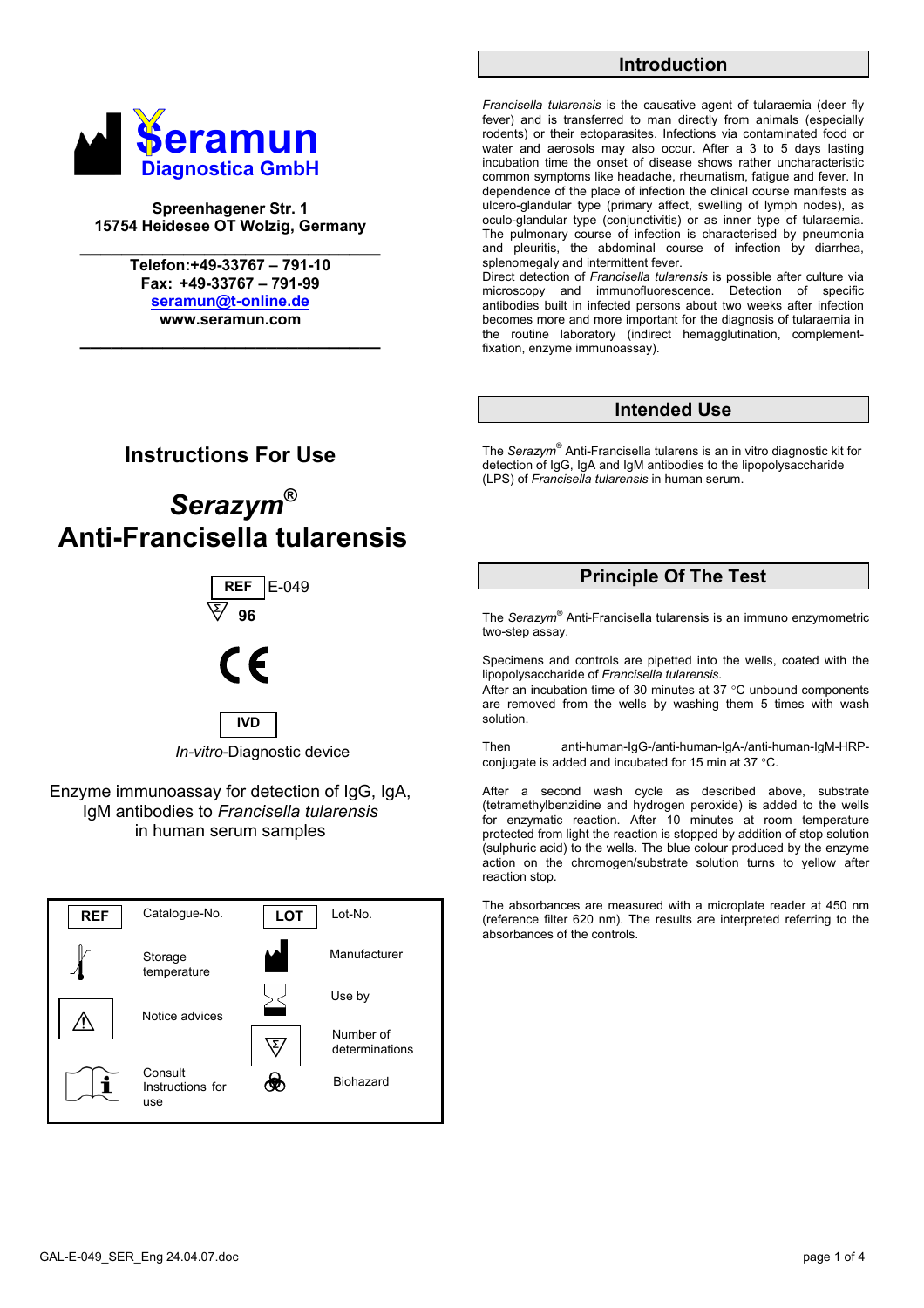## **Preparation And Storage Of Samples**

Serum, plasma or other biological fluids can be investigated for anti - *Francisella tularensis* IgG+IgA+IgM antibodies with the *Serazym*® Anti-Francisella tularensis.

Serum or plasma samples have to be diluted 1:51 with sample diluent, e. g. 10  $\mu$ l sample + 500  $\mu$ l sample diluent (3).

Pay attention to a sterile sample collection. Samples can be stored at 2...8 °C for a maximum time of 48 hours. For longer storage times samples have to be kept at - 20 °C. Frozen samples have to be warmed to room temperature quickly and mixed well before starting the test run. Repeated freezing and thawing of samples has to be avoided.

## **Test Components For 96 Wells**

| <b>WELLS</b>                                      | <b>Microtitaton plate</b><br>12 single breakable 8-well strips<br>(in all 96 wells) coated with<br>purified LPS of<br>Francisella tularensis | 1<br>vacuum-sealed<br>with desiccant            |
|---------------------------------------------------|----------------------------------------------------------------------------------------------------------------------------------------------|-------------------------------------------------|
| $\mathbf{2}$<br><b>WASHBUF</b><br><b>CONC 10X</b> | Wash buffer, 10-fold<br>for 1000 ml solution                                                                                                 | $100 \mathrm{ml}$<br>concentrate.<br>white cap  |
| 3<br><b>DIL</b>                                   | Sample diluent                                                                                                                               | $100 \mathrm{ml}$<br>ready to use.<br>black cap |
| 4<br><b>CONTROL +</b>                             | positive control                                                                                                                             | $0.5$ ml<br>ready to use,<br>red cap            |
| 5<br><b>CONTROL</b><br>WEAK+                      | weak positive control                                                                                                                        | $0.5$ ml<br>ready to use,<br>white cap          |
| 6<br><b>CONTROL -</b>                             | negative control                                                                                                                             | $0.5$ ml<br>ready to use,<br>green cap          |
| 7<br><b>CONJ HRP</b>                              | <b>HRP-conjugate</b><br>HRP-labelled, polyclonal anti-<br>human-IqG/IqA/IqM antibodies<br>(sheep)                                            | $12 \text{ ml}$<br>ready to use,<br>red cap     |
| 8<br><b>SUBSTR TMB</b>                            | <b>Substrate</b><br>3,3',5,5'-Tetramethylbenzidine<br>and hydrogen peroxide                                                                  | 15 <sub>m</sub><br>ready to use,<br>blue cap    |
| 9<br><b>STOP</b>                                  | <b>Stop solution</b><br>0.25 M sulphuric acid                                                                                                | $15 \mathrm{m}$<br>ready to use<br>yellow cap   |

## **Materials Required But Not Provided**

- micropipettes
- multi-channel pipette or multi-pipette
- Reagent container for multi-channel pipette
- 8-channel wash comb with vacuum pump and waste bottle or microplate washer
- microplate reader with optical filters for 450 nm and 620 nm or 690 nm
- distilled or de-ionized water
- qlassware
- tubes (2 ml) for sample preparation

# **Preparation And Storage Of Reagents**

## **Kit size and expiry**

One kit is designed for 96 determinations.

The expiry date of each component is reported on its respective label, the expiry date of the complete kit is stated on the outer box label.

Upon receipt, all test components have to be kept at 2…8 °C, preferably in the original kit box.

After opening all kit components are stable for at least 2 months, provided proper storage.

## **Reagent preparation**

Allow all components to reach room temperature prior to use in the assay.

The microtitration plate is vacuum-sealed in a foil with desiccant. The plate consists of a frame and strips with breakable wells. Allow the sealed plate to reach room temperature before opening. Unused wells should be stored refrigerated and protected from moisture in the original cover carefully resealed.

Prepare a sufficient amount of wash solution by diluting the 10fold concentrated wash buffer 1 + 9 with distilled or de-ionized water. *For Example:*

10 ml wash buffer concentrate + 90 ml distilled water.

This ready to use wash solution is stable for at least 30 days when stored at 2…8 °C.

**Make sure the soak time of the wash solution in the wells is at least 5 seconds per wash cycle and that the remaining fluid is completely drained in every single wash cycle!** 

Avoid light exposure of the TMB substrate solution!

### **Assay Procedure**

- • **Dilute samples with sample diluent** *(3)* **1 + 50, e.g. 10 µl serum + 0.5 ml sample diluent** *(3)* **before starting the assay**
- • **Avoid any time shift during dispensing of reagents and diluted samples.**

### **Working steps**

- 1. Warm all reagents to room temperature before use. Mix gently without causing foam.
- 2. Add **100 µl** *DIL* (ready-to-use sample diluent) *(3))* to all wells
- 3. **Dispense 20 µl** prediluted samples, **20 µl** *CONTROL +* (ready-to-use positive control *(4)),*  **20 µl** *CONTROL WEAK +* (ready-to-use weak positive control *5)),* **20 µl** *CONTROL -* (ready-to-use negative control*(6))* resp. to the intended wells and mix thoroughly
- 4. Cover plate and incubate for **30 min** at 37°C.
- 5. Aspirate, then wash each well **5x** with **300 µl** wash solution (diluted from *(2)*) and tap dry onto absorbent paper.
- 6. Dispense **100 µl** *CONJ HRP (7)*
- 7. Cover plate and incubate for **15 min** at 37°C.
- 8. Aspirate, then wash each well **5x** with **300 µl** wash solution (diluted from **(2)**) and tap dry onto absorbent paper.
- 9. Dispense **100 µl** *SUBSTR TMB (8)*.
- 10. Incubate for **10 min** at room temperature protected from light.
- 11. Dispense
	- **100 µl** *STOP (9)* mix gently.
- 12. Read absorbances at **450 nm** (reference filter 620 or 690 nm) with a microplate reader within 30 min after reaction stop.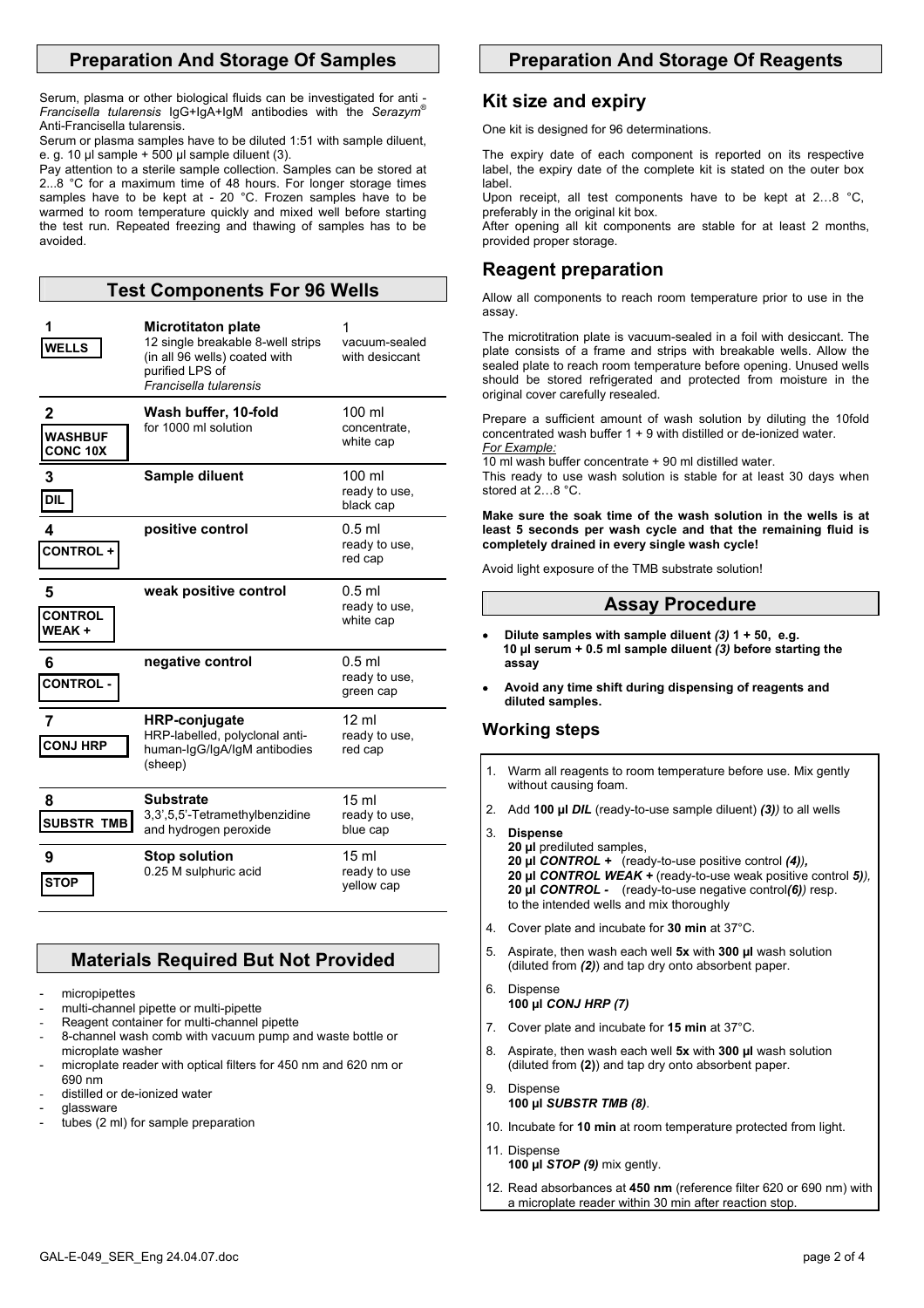### **Result Interpretation**

# **Quality control**

- Test results are valid if:
	- the absorbance of the negative control is  $\leq 0.20$  and
- the absorbance of the positive control is  $\geq 1.50$

If the above mentioned quality criteria are not met, repeat the test and make sure the test procedure is followed correctly (incubation times and temperatures, sample and wash buffer dilution, wash steps etc.). In case of repeated failure of the quality criteria contact your supplier.

#### **Reference Values**

| Serazym® Anti-Francisella tularensis | Absorbance    |
|--------------------------------------|---------------|
| <b>Negative</b>                      | < 0.20        |
| <b>Positive</b>                      | > 0.25        |
| <b>Grey zone</b>                     | $0.20 - 0.25$ |

### **Limitations of the procedure**

A result interpretation should always consider clinical findings. In certain cases repeated investigations of patient sera collected with a distance of several weeks may be helpful.

Microbial contaminations of reagents or samples as well as cross contaminations of test kit components and samples can cause false results.

Incorrect washing and incorrect incubation times and temperatures can cause false results.

### **Performance Characteristics**

### **Precision**

Intra-assay coefficient of variation:

| Pool of antibody positive<br>serum samples<br>(titer of external predilution) | Mean<br>absorbance | Standard<br>deviation | Coefficient of<br>variation<br>(%) |
|-------------------------------------------------------------------------------|--------------------|-----------------------|------------------------------------|
| 1:50                                                                          | 2.713              | 0.071                 | 2.62                               |
| 1:100                                                                         | 2.286              | 0.099                 | 4.32                               |
| 1:200                                                                         | 1.971              | 0.065                 | 3.29                               |
| 1:400                                                                         | 1.606              | 0.070                 | 4.33                               |
| 1:800                                                                         | 1.172              | 0.037                 | 3.19                               |
| 1:1600                                                                        | 0.800              | 0.036                 | 4.46                               |
| 1:3200                                                                        | 0.511              | 0.030                 | 5.97                               |
| 1:6400                                                                        | 0.334              | 0.029                 | 8.61                               |

### **Titration curve of an anti-Francisella tularensis reactive pooled serum sample**



### **Frequency distribution**





### **Clinical evaluation**

A total of 402 serum samples has been tested with the anti-Francisella tularensis antibody ELISA of the German reference laboratory (InstMikroBio San Ak Bw) and with the *Serazym*® Anti-Francisella tularensis.

|                                            | Anti-Francisella tularensis<br><b>ELISA</b><br>Reference laboratory<br>(InstMikroBio SanAk Bw) |    |
|--------------------------------------------|------------------------------------------------------------------------------------------------|----|
|                                            |                                                                                                |    |
| Serazym®<br>Anti-Francisella<br>tularensis | 312                                                                                            |    |
|                                            |                                                                                                | 89 |

| Sensitivity: |
|--------------|
| Specificity: |

100 % 99.7 %